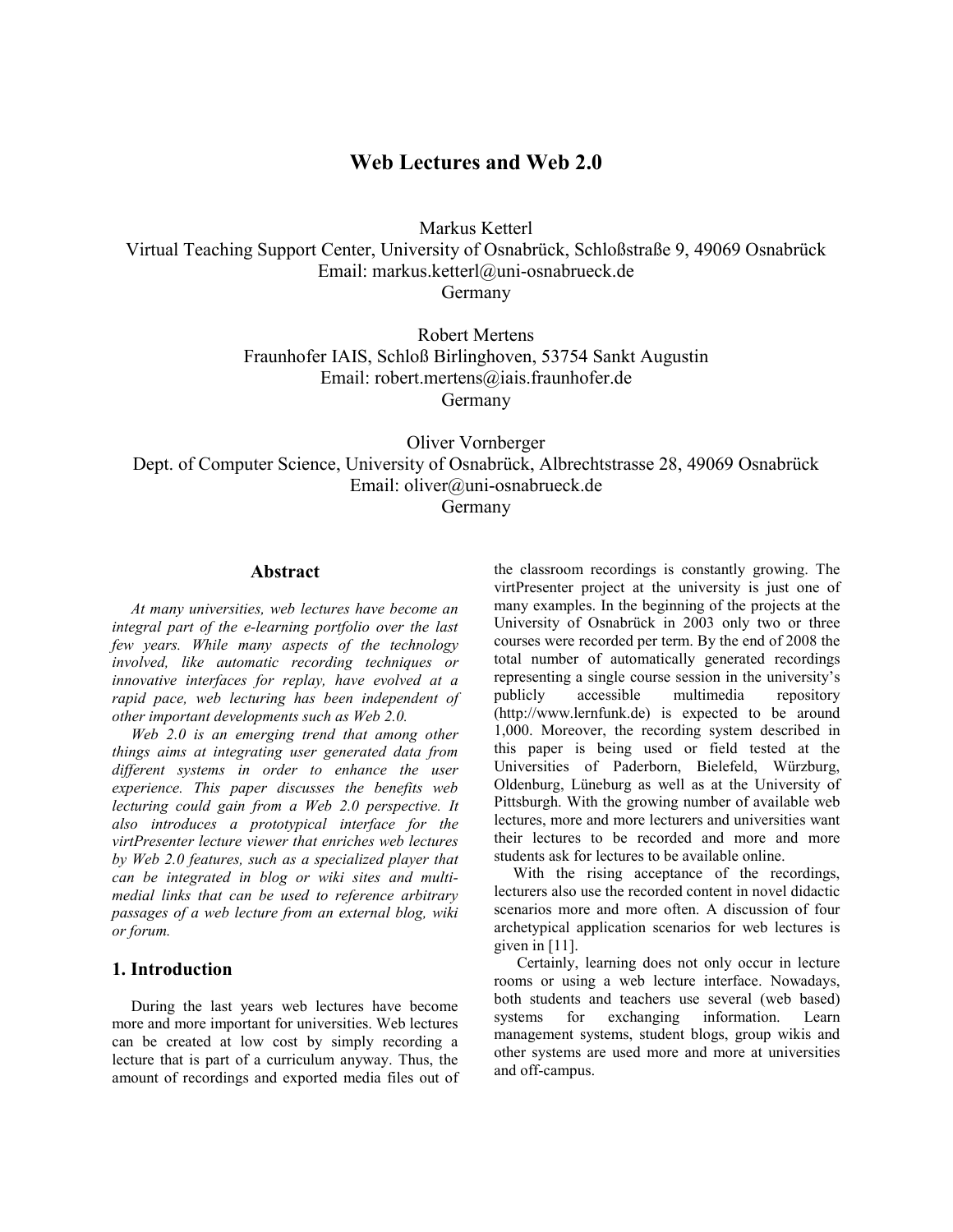By 2008 there were about 500 university blogs in the *blogfarm* at the University of Osnabrück. These blogs are used by students as well as lecturers to discuss seminars or simply augment ongoing lectures. Unfortunately, most of the provided content in these blogs is static and text-based since web lectures could not be integrated in a proper fashion [4]. In a text based blog, users can cite text-based material on a word by word basis. In a blog integrated web lecture player, it must also be possible to link to specific passages of a recording. Another requirement is that the dual nature of slide based talks (i.e. a slide based web lecture consists of both slides and a video stream) must be supported. Considering a main aspect of Web 2.0 technology, sharing user and application data as a major aspect [2], it is necessary to integrate web lectures (or parts out of different web lectures) in a better way in other web based learning systems.

Otherwise web lectures remain isolated from this new rapidly changing user driven Web 2.0 landscape which plays an increasingly important role in e-Learning. This paper presents three approaches that aim at integrating ideas from Web 2.0 with web lectures and at making web lectures compatible with current Web 2.0 applications such as blogs and wikis. All these approaches have been realized in context of the virtPresenter web lecture system.

The remainder of the paper is organized as follows: In section 2, the paper gives a brief overview about ongoing application areas for web lectures. It also outlines difficulties and alternative content delivery channels. Section 3 presents related work in the field of combing web lectures and Web 2.0. Sections 4 through 6 describe three Web 2.0 features for web lectures; in detail these are social footprints, user created bookmarks and a special player based on the virtPresenter framework for blog integration. Section 7 discusses future trends that may affect the technology used. The paper concludes with section 8 that briefly summarizes the work presented in this article and presents some ideas for future work.

## **2. Web lecture application areas**

The internet and is growing on a daily basis. Especially Web 2.0 applications are becoming increasingly popular. So-called mashup websites (websites that combine data from different sites), social websites (such as Facebook) or video internet repositories (e.g. YouTube) try to attract people to spend time online. Their strategy is successful and it seems that users want to have this kind of varied experience.

For universities it is not easy to decide whether such popular websites are an adequate place to include or

present high quality learning content. Platforms like Apple's iTunes university project (iTunes U) or YouTube education serve, besides other aspects, as a good marketing place for universities to attract prospective students or research partners to projects or to the university itself.

However, for many universities going public with educational content is presently disputed and a challenging process. Besides legal grounds concerning copyright issues and other points there are great fears on the lecturers' side how (their) content will be used outside. It is often quite unclear, e.g. in the lecture recording field, what *open for the public* implies and which platforms (or how many potential users) are included. The situation at the University of Osnabrück for example is that only about 8% of the lecture recordings are open for public use. Other recordings have to be kept hidden from the public in the university's learning management system and can be accessed by internal students only. Other universities appear to have similar problems concerning content use. User authentication and access control to a registered group, watermarks in lecture videos or additional university branding mechanisms can help to protect the content and limit the ways in which content can be used.

To identify application areas and problems for web lectures, the content produced is used in experimental settings within different platforms and varied settings at the university as well as outside. Currently, content produced with the virtPresenter lecture recording framework can be found in the following platforms:

- **Episodes** (weekly lecture recordings in a course series) are available over public course websites.
- Episodes are available as podcast versions in the Apple Music Store. [18]
- Public and restricted material can be found within a public university audio and video content management system.
- Recordings are only accessible to students who take the respective courses. Authorization is handled by the university's learning management system.
- Selected virtPresenter recordings are available for users in the Facebook community.
- Selected recordings are available in the Google YouTube education video platform.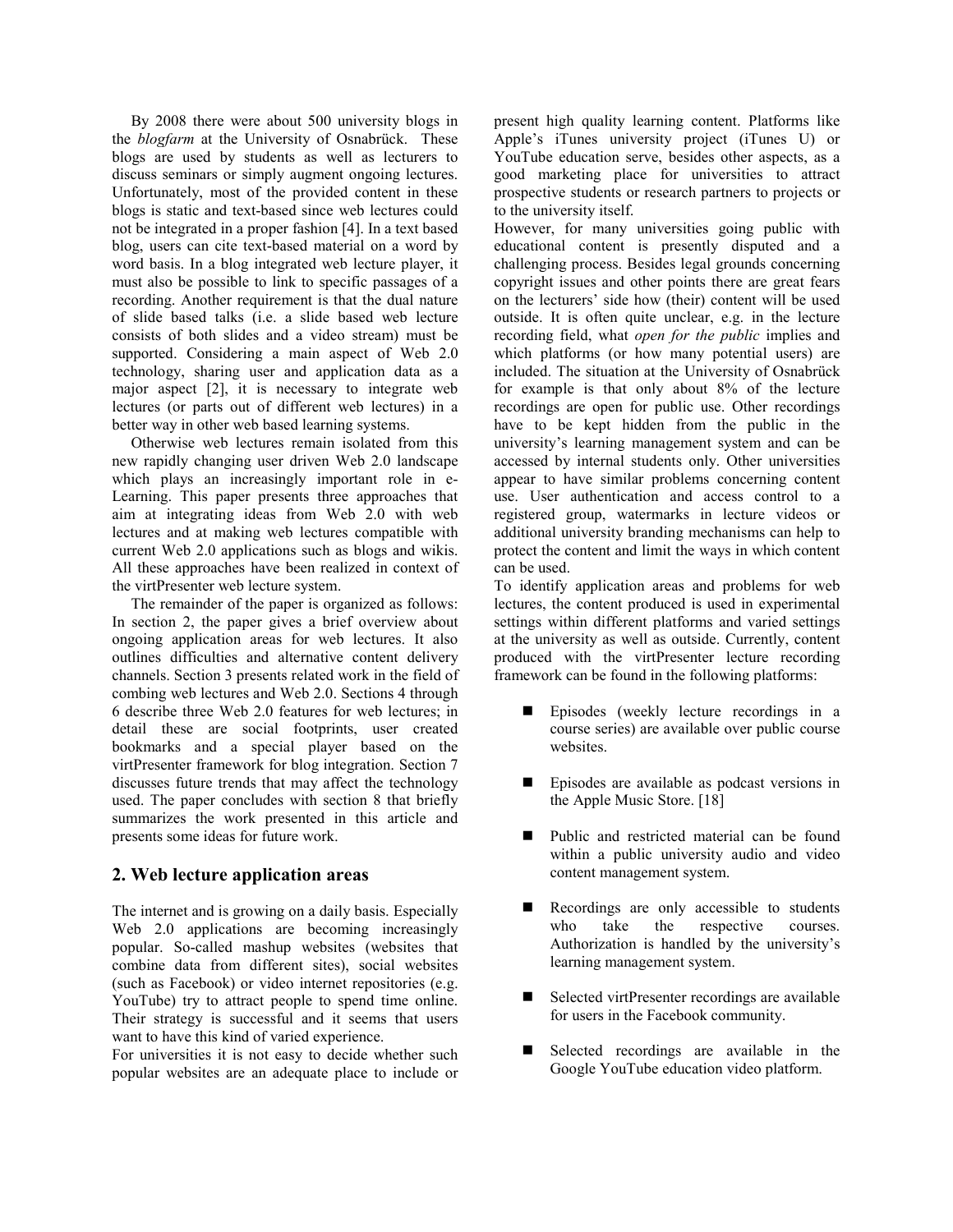#### **3. Related Work**

This paper presents the adaptation of three different Web 2.0 features to web lectures. The combination of such technologies and e-Learning systems is generally discussed in various projects like the KP-Lab project (http://www.kp-lab.org) for example. This section briefly describes the state of the art known to the authors in these fields. Only few web lecture systems have been developed that support blogs or blog-like features. In a study presented in [3], technology support for linking a student question to distinct slides is found as a requirement for web lecture systems. The system used in that study, however, does not support this feature. Mu [14] describes a browser for video learning objects with an integrated chat feature. Chat messages can be linked to arbitrary time indices in the video objects. However, it does seem as though the system only supports marking discrete time indices so that passages cannot be marked. Also, the feature can only be used in the application so it cannot be integrated with external blogs. In [1], a prototype of the iHelp Presentation multimedia video presenter is described. This system enables users to highlight important parts in the recorded lectures' slides and to add annotations and tags to a recording. Lauer et al. [8] present an interface for web lectures in which collaborative notes can be attached to passages of the lecture in a time-based fashion. These notes can also be positioned spatially on the screen. The notes can be exchanged among students in order to serve the purpose of electronic discussions. In [7] the concept is extended with speech based notes. While all these approaches feature excellent possibilities for working with web lectures collaboratively, they cannot be integrated into traditional blogs or other outside systems. Students do thus have to start yet another application. The idea of cutting out arbitrary parts of lecture videos and rearranging these parts in custom collections has been realized in an approach described in [13]. The approach does not feature a means of exporting these passages and exchanging them with other students. The idea of logging other users' interaction with a lecture video as social footprints has been proposed by Ponceleon and Dieberger [15] in the context of movieDNA. In that project, however, no such feature has been practically implemented.

Another approach that combines ideas of Web 2.0 with web lectures can be found in Knowledgebay [17]. In that project, the recording process does not deliver structured content overviews.

In order to produce indexed tables of content (TOC), students can produce a TOC in a wiki-like fashion when consuming the lectures.

#### **4. Social footprints in web lectures**

Most of the lecture recording episodes at the University of Osnabrück have a duration of 1.5 hours. It is not quite surprising that in such a long time period, certain parts of a lecture are more important for learners than other sections.

To identify relevant parts, information from other learners left in the interface can be used. Figure 1 depicts the virtPresenter web interface [6]. Besides the lecturer's video and the corresponding presentation slides one can find a list of available recordings (beneath the lecturer video) and a video slider for a time based navigation in the web interface. This video slider can also be used to visualize user activity over the lectures time period in the form of so-called user generated footprints (see [12] for detailed discussion of the footprint concept for individual users).



**Figure 1: virtPresenter web interface with active user footprints**

These footprints are displayed in the video slider and come in different colors and density shading corresponding to frequency of user visits per lecture part in the web interface (see figure 1 bottom respectively figure 2). Dark areas identify parts that have been watched more often. Aside a user can also compare own footprints with what other people have seen in the recording by dividing the interface footprint bar in two parts (figure 2).

#### **Figure 2: Personal footprints (upper half) and social footprints (lower half) in the timeline**

 $\odot$  in the  $\blacksquare$ 

 The upper half visualizes own personal footprints while the lower half shows footprints of others in a web lecture. Different colors for personal and respectively public footprints make it easier to compare own learning characteristics with others.

 Certainly such navigation features can only be an indicator of what might be more important compared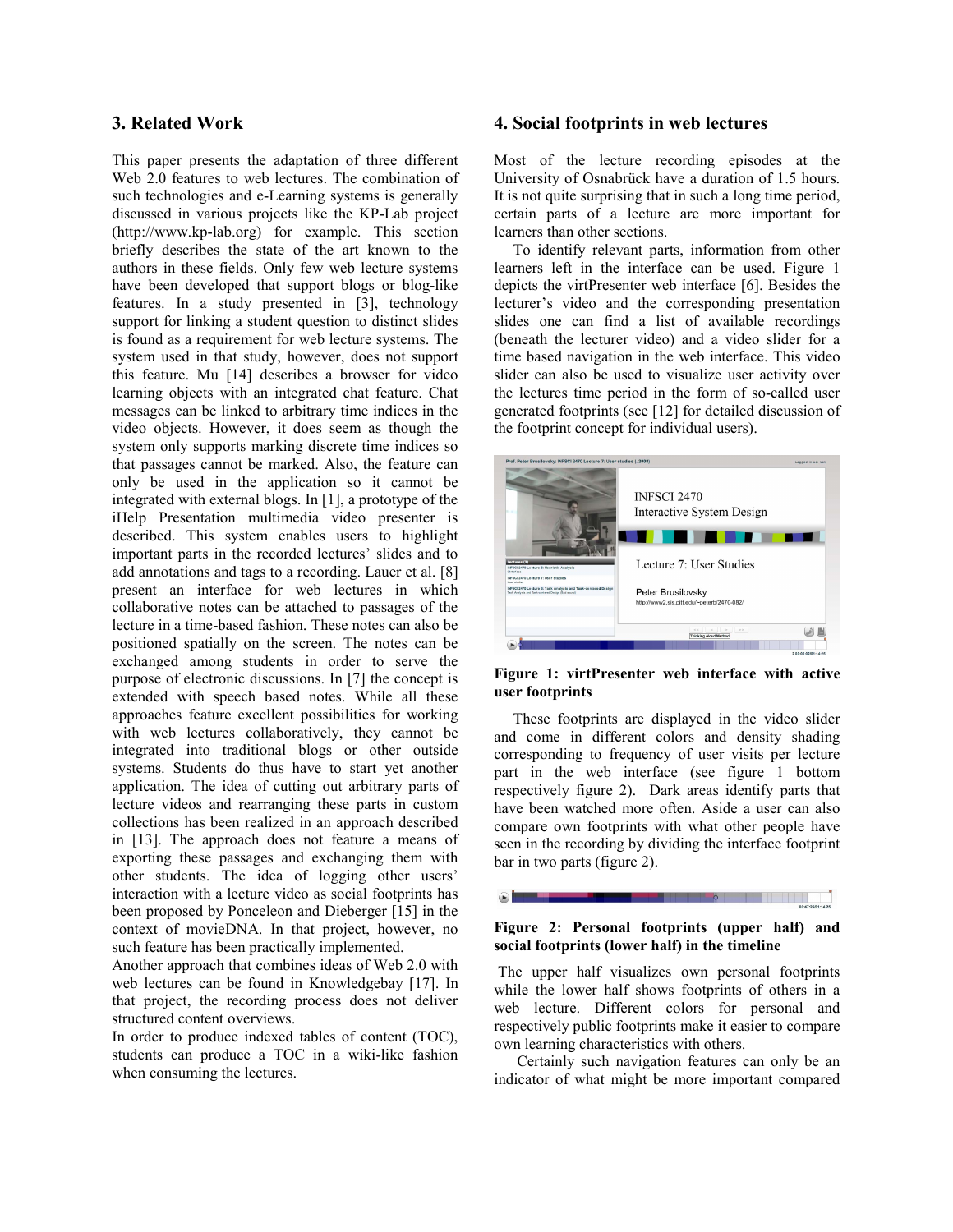to the rest of a lecture recording. Currently we use these interface features in combination with social navigation in selected user experiments. More information about social footprints in web lectures can be found in [4, 10].

# **5 Linking to user created web lecture bookmarks from external web 2.0 applications**

Within the interface shown in figure 1, it is possible to cut out essential parts of the recording and use these snippets in other web systems. Users as well as lecturers can edit public web lectures online in the virtPresenter interface and can bookmark the edited parts (snippets) in their web lecture user profile or use the cut-outs externally in educational blogs, wikis or other web systems. The basics of the virtPresenter's bookmarks concept is described in more detail in [9].

Whenever users decide to bookmark a part of a recording for later use, they can cut out that passage online using two small markers in the interface and add it to the personal bookmark section (figure 3 section A). These selections can also be exported as hyperlinks to external systems, like a course wiki, a group blog, delicious or just the regular bookmark space of a web browser. The hyperlinks can be used like normal hyperlinks but encode a start and end point in the recording to reference exactly the passage selected by the user. Figure 3 illustrates how to take a lecture snippet and to put it directly to the users personal bookmark section.



**Figure 3: A passage of a web lecture is extracted. The selected snippet is marked blue in the video slider time scale.** 

In order to find and select more relevant parts for personal bookmarking or for further recording export, the social navigation features described in section 4 can be used as a guideline.

#### **6. Web lecture parts in university blogs**

The virtPresenter interface can be used for enriching educational blogs, wikis and other web based learning systems with fine-grained lecture recording snippets. Each of these lecture snippets has navigation functionality and user access control. Figure 4 depicts the virtPresenter blog player, which is just an alternative user web interface created with the virtPresenter framework. The player shows the lecture video or respectively corresponding slides (if available) of the cut out lecture part. If the information in the video snippet is not sufficient, the user can change to the full version of the lecture episode (by pressing the virtPresenter home button).

 The timeline based navigation features [5, 6] of the blogplayer are similar to those used in the normal web based player. The main difference is that users cannot edit the blog episodes within the blog player. This is only possible in the main application. When a user creates a lecture snippet, no new media files are created.



**Figure 4: virtPresenter blog player in video mode (left) and slide mode (right)** 

 The base material remains the same. The blog player uses only new time information for the cut-outs. The main benefit is that there is no need to convert videos, slides etc. again which can be very time-consuming and users would have to wait until the new (short) episodes are finished. Arbitrary lecture parts can be bookmarked, exported and used immediately in new scenarios.

To integrate a lecture snippet in a blog discussion, users only need to copy their bookmark hyperlink url into the blog editor (assuming that an additional free blog software plugin called *Kimili Flash Embed* [16] is installed). Like the normal virtPresenter web interface, the alternative blog player can also have full media access control to deal with copyright issues or restrict the recording to intern course students only.

An example of a blog discussion about an integrated web lecture part is shown in figure 5.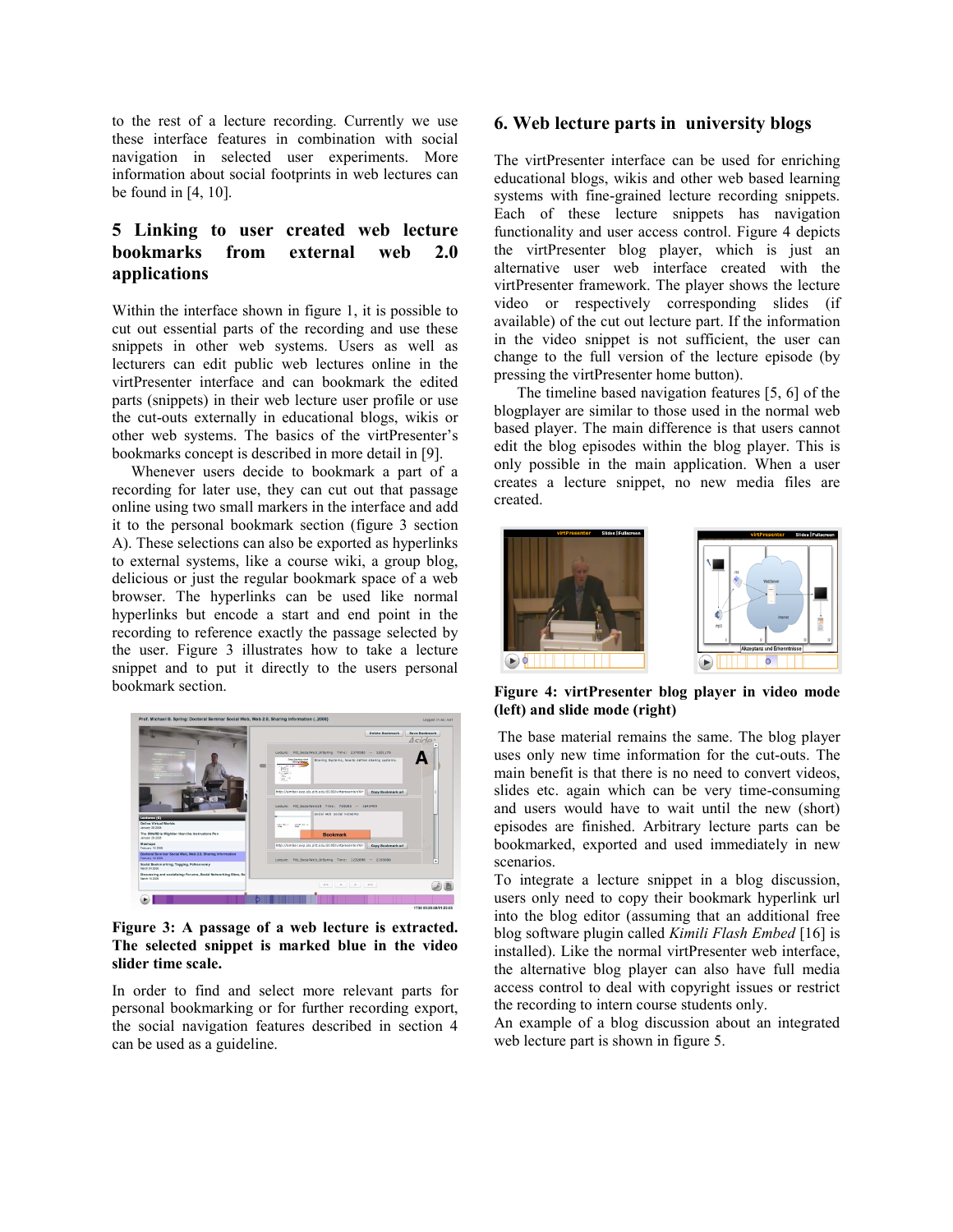|                                  | unBlogs   Zufällges Blog   Mein Blog   Frisch gebloggt: mketteri - virtPresenter Snipped   Google" Benutzerdetnierte Suche<br>Suche |
|----------------------------------|-------------------------------------------------------------------------------------------------------------------------------------|
|                                  | Su cash.                                                                                                                            |
| Subscribe to feed<br>3 comments  | Home Site Admin                                                                                                                     |
|                                  | virtPresenter                                                                                                                       |
|                                  | 6. July 2008 in Allgemein (edit)                                                                                                    |
|                                  | <b>Akzepting und Erkenntnisse</b><br>ö<br>Comments feed for this article                                                            |
| Trackback link                   | http://www.blogs.uni-osnabrueck.de/mketterl/2008/07/05/virtpresenter-sripped/trackback/<br>58                                       |
| 6. July 2008<br>aileen<br>(eeit) | Good part Thanks                                                                                                                    |
| 6. July 2008<br>peter<br>(edit)  | Here you can find a better description<br>http://www.blogs.uni-osnabrueck.de/sbauer/2008/07/08/lecture-part                         |
| 6. July 2008<br>martin<br>(edit) | Check this out!! - parts of the tutorial<br>http://www.blogs.uni-osnabrueck.de/pmueller/2008/07/07/handlungstheorie                 |

**Figure 5: Web lecture snippet in a student blog** 

## **7. Web lecture snippets in extern systems**

If the content is used in other scenarios and other platforms it seems important to gather statistics for the main application about ongoing discussion and annotations in these external systems. Examples for statistics gathered in external systems:

- number of exported snippets
- which parts are going to be discussed
- user comments about lecture parts
- **further hyperlinks to additional material**

These are only examples of what could be used from blogs, wiki pages or other external systems. Data mining strategies in combination with a database backend could also help to detect coherences. The bottom line is that if lecturers know that students use additional material for complex topics, for example to improve their lectures by using this external material as well to improve their own lectures.

Presently the virtPresenter system is not able to gather or collect different user generated data from outside systems like university blogs or wiki pages. We are planning to connect the virtPresenter framework to our university blog (blogfarm) and wiki backend to adopt information backflow features stepwise until the end of the year.

## **8. Conclusion**

Web 2.0 is widely considered one of the most important contemporary developments in the context of the World Wide Web. This paper has briefly described current trends at the University of Osnabrück that show the importance of Web 2.0 for universities in general and e-Learning in particular. Given the impact Web 2.0 has on every-day life and on modern learning styles, adopting Web 2.0 ideas to web lecturing and integrating web lectures with Web 2.0 will make web lectures more attractive to users and supposedly more effective for learners.

This paper has introduced three ideas that combine web lectures and Web 2.0 in order to show the feasibility of merging these two conceptually different realms. The basic bookmark feature has already been successfully employed in earlier versions of the virtPresenter interface. The extended bookmark features described in this paper have to be evaluated during the next month. Social navigation is currently being evaluated in a two-term study. Blog integration is a feature that has just left prototype status.

Time will tell whether the combination of web lectures and Web 2.0 really is a worthwhile endeavor. However, first experiences gathered with the virt-Presenter user interface, as well as the success of Web 2.0 based video portals such as YouTube, indicate that it is.

The contribution of this paper is a demonstration of feasible approaches that make web lectures Web 2.0 enabled. An evaluation of some of these features is planned for publication in the near future.

## **9. References**

[1] Bateman, C. Brooks, G. McCalla, T., Brusilovsky. P. "Applying collaborative tagging to e-learning". In Proceedings of ACM WWW, May 2007. online: www2007.org/workshops/paper\_56.pdf

[2] Bebo Whit. *The Implications of Web 2.0 on Web Information Systems, Lecture Notes in Business Information Processing*, Springer Berlin Heidelberg, 2005. pp. 3-7.

[3] Day, J., Foley, J., Groeneweg, J., Van der Mast, C. "Enhancing the Classroom Learning Experience with Web Lectures". International Conference on Computers in education", Asia-Pacific Society for Computers in Education, Singapore, 2005. pp. 638–641.

[4] Ketterl, M, Emden, J., Brunstein, J. "Social Selected Learning Content Out of Web Lectures", Hypertext 2008, ACM Conference on Hypertext and Hypermedia, USA, Pittsburgh, June 19-21, 2008, pp. 231-232.

[5] Ketterl, M., Mertens, R., Vornberger, O. "Vector Graphics for Web Lectures: Comparing Adobe Flash 9 and SVG", IEEE International Symposium on Multimedia 2007, Workshop on Multimedia Technologies for E-Learning (MTEL), Taichung, Taiwan from December 10 to 12, 2007, pp. 389-395.